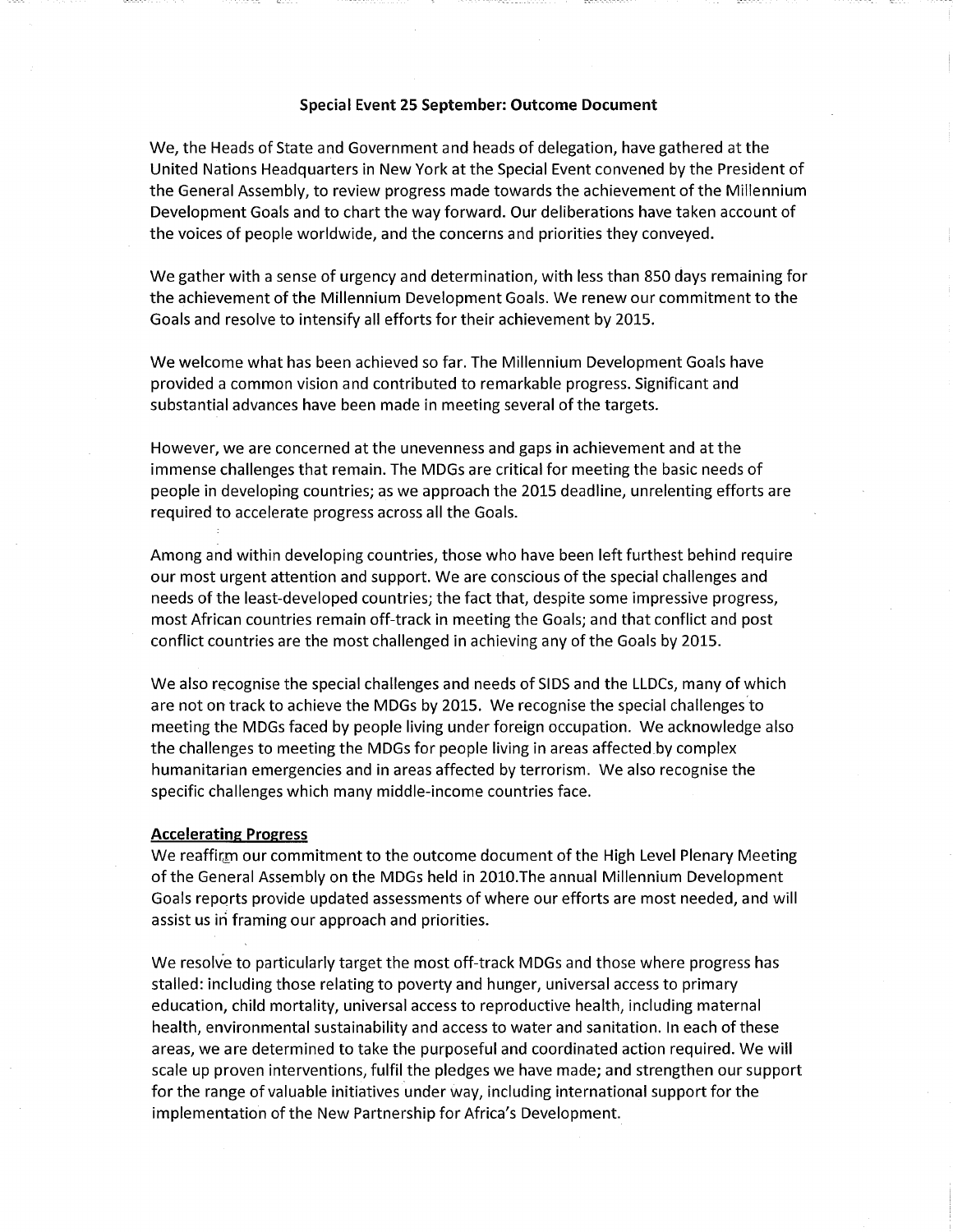Across all our acceleration efforts, we will emphasise inclusivity and accessibility for all, and will place a particular focus on those who are most vulnerable and disadvantaged. We will, for example, seek to build the resilience of the poorest in combating hunger, to improve support for women giving birth in areas of greatest deprivation, and to improve educational opportunity and learning outcomes for the most vulnerable children.

Where efforts are broadly on track, and a momentum exists, we will do everything possible to sustain and reinforce it: for example, in combating HIV/AIDS, we will step up efforts to meet the goal of universal access to HIV prevention, treatment, care and support services by 2025.We will sustain and build on the remarkable gains in the fight against malaria and tuberculosis.

We will place a strong emphasis on all approaches that have a cross-cutting and multiplier effect. In particular, we recognise that promoting gender equality, and empowering women and girls, underpins and advances progress across all the Goals. We will resolutely promote gender equality and eliminate the range of barriers to women's and girls' empowerment in our societies.

## Global Partnership for Development

We underline the central role of a strengthened global partnership for development. We recognise the importance of national ownership, and emphasise that if the MDGs are to be achieved by 2015, national efforts need to be assisted by international support and an enabling international environment. The mobilisation and effective use of all resources, public and private, domestic and international, will be vital.

We reaffirm the importance of promoting human rights, good governance, the rule of law, transparency and accountability at all levels.

We call for the urgent implementation of all commitments under the global partnership for development so as to overcome the gaps identified in the MDG Gap Taskforce Reports. We emphasise the need to accelerate progress towards the target of 0.7% of GNI as ODA by 2015, including 0.25% to 0.20% for least developed countries. We call on developed countries to urgently fulfil the ODA commitments they have made, individually and collectively.

We underline the need for the business sector to engage in responsible business practices.

## Post-2015 Development Agenda

In parallel with intensification of efforts to accelerate achievement of the MDGs, we are determined to craft a strong post-2025 development agenda, which will build on the foundations laid by the MDGs, complete the unfinished business and respond to new challenges.

As we take the work forward, we reaffirm our commitment to the Millennium Declaration, the outcome document of Rio+20, the Monterrey Consensus, the Doha Declaration on Financing for Development and the outcomes of all the major UN conferences and summits in the economic, social, and environmental fields. We will continue to be guided by the values and principles enshrined in these texts.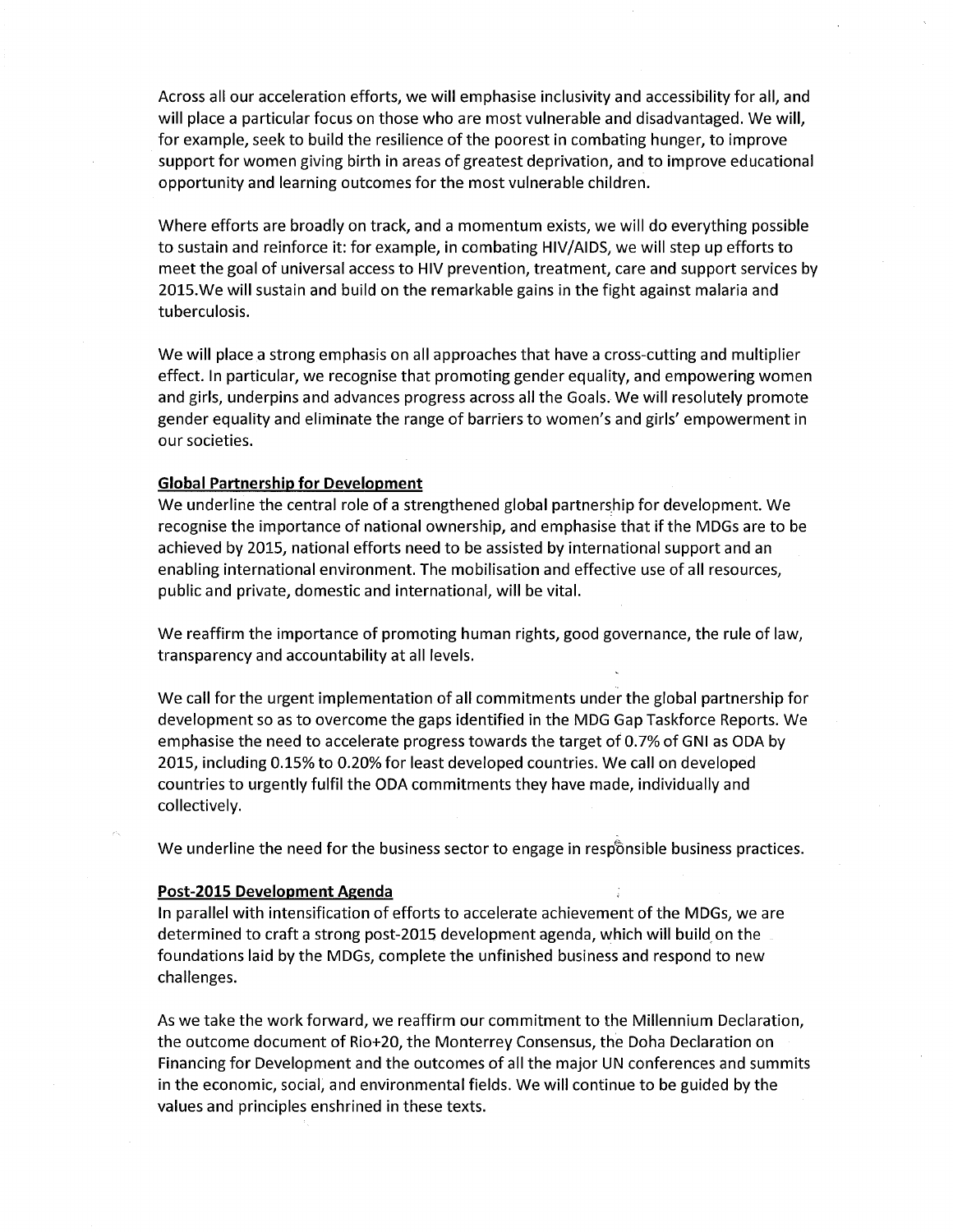We reaffirm all the principles of the Rio Declaration on Environment and Development, including, inter alia, the principle of common but differentiated responsibilities, as set out in principle 7 thereof.

We are resolved that the post-2015 development agenda should reinforce the international community's commitment to poverty eradication and sustainable development. We underscore the central imperative of poverty eradication and are committed to freeing humanity from poverty and hunger as a matter of urgency. Recognising the intrinsic interlinkage between poverty eradication and promotion of sustainable development, we underline the need for a coherent approach which integrates in a balanced manner the three dimensions of sustainable development. This coherent approach involves working towards a single framework and set of Goals -universal in nature and applicable to all countries, while taking account of differing national circumstances and respecting national policies and priorities. It should also promote peace and security, democratic governance, the rule of law, gender equality and human rights for all.

We decide today to launch a process of intergovernmental negotiations at the beginning of the 69<sup>th</sup> session of UNGA which will lead to the adoption of the post-2015 development agenda.

We acknowledge with appreciation the processes mandated in the Rio  $+20$  outcome document that are now underway, in particular the Open Working Group on Sustainable Development Goals and the inter-governmental committee of experts on Sustainable Development Financing, as well as the process to develop options for a technology facilitation mechanism. We urge that these processes should complete their work in a comprehensive, balanced and expeditious manner by September 2014.

The report submitted by the Secretary General in advance of today's meeting,.which draws on inputs from the High Level Panel of Eminent Persons, United Nations Development Group consultations, the United Nations Global Compact, and the Sustainable Development Solutions Network, is a useful input to our deliberations.

Over the coming year, preparation of the post-2015 development agenda will benefit from the General Assembly events to be convened by the President of the General Assembly under the theme "The Post-2015 Development Agenda - Setting the Stage".

In arriving at an inclusive and people-centred post-2015 development agenda, we look forward to a transparent intergovernmental process which will include inputs from all stakeholders including civil society, scientific and knowledge institutions, parliaments, local authorities, and the private sector.

We count on the strong support of the UN system throughout all our work. As an input to the intergovernmental negotiations to be launched at the beginning of the  $69<sup>th</sup>$  session of UNGA, we call on the Secretary General to synthesise the full range of inputs then available and to present a synthesis report before the end of 2014.

The final phase of the intergovernmental work will culminate in a Summit at HoSG level in September 2015 for the adoption of the post-2015 development agenda. We request the